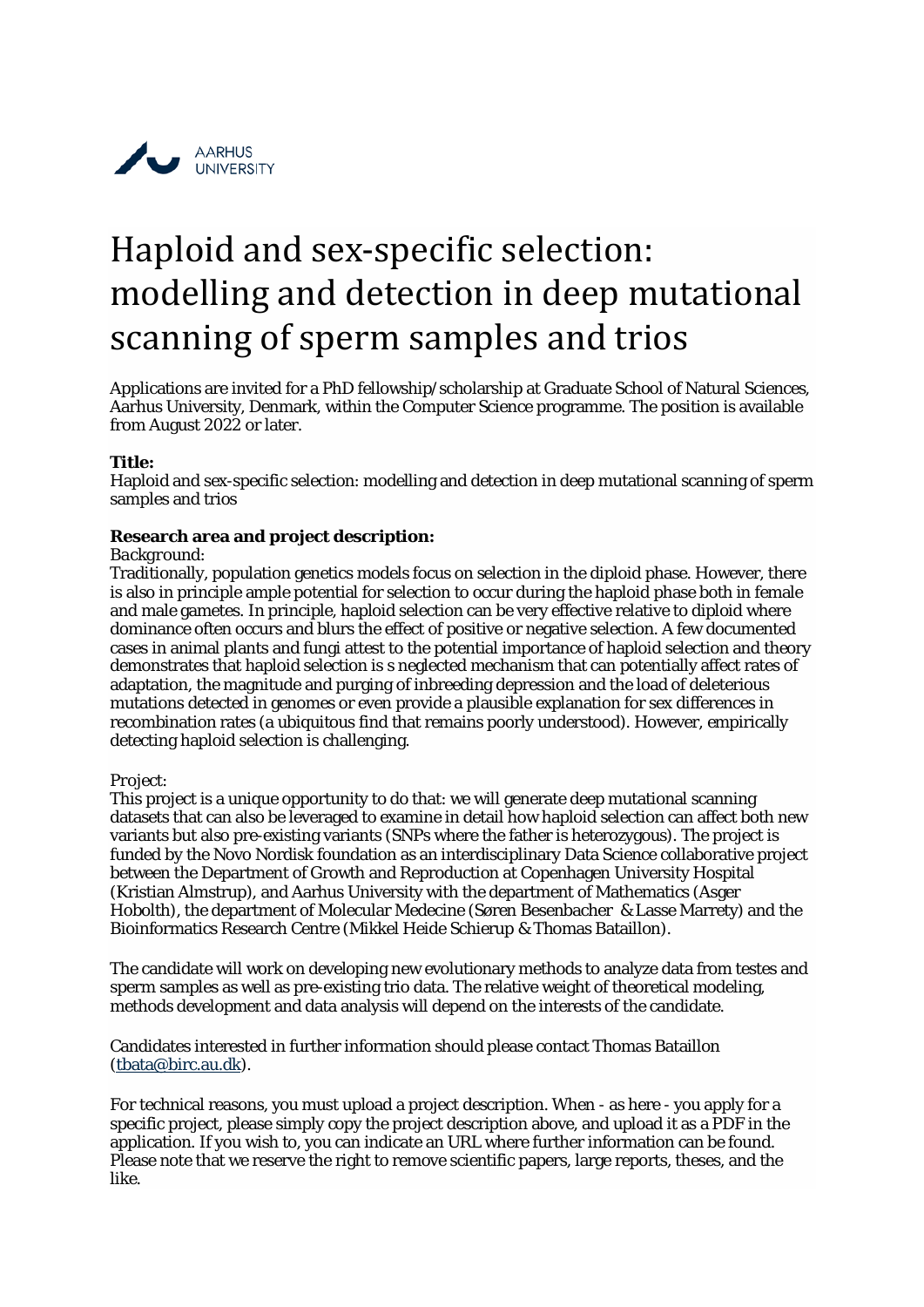## **Qualifications and specific competences:**

Applicants must have at least one year of a Master's degree in molecular biology, mathematics, statistics, bioinformatics or similar and have an interest in addressing biological problems with large scale data analyses. An interest in evolutionary biology and/or population genetics will be an advantage. The PhD study can be three years (with an MSc) or four years (with one year of an MSc completed at the time of enrollment)

# **Place of employment and place of work:**

The place of employment is Aarhus University, and the place of work is Bioinformatics Research Center, Aarhus University, Universitetsbyen 81, DK-8000 Aarhus C., Denmark.

# **Contacts:**

Applicants seeking further information for this project are invited to contact: Associate Professor Thomas Bataillon, e-mail: [tbata@birc.au.dk](mailto:tbata@birc.au.dk) Professor Mikkel Schierup, e-mail: [mheide@birc.au.dk](mailto:mheide@birc.au.dk)

### **How to apply:**

For information about application requirements and mandatory attachments, please see the [Application guide.](https://phd.nat.au.dk/for-applicants/application-guide/) Please read the Application guide thoroughly before applying and note the GSNS language skills requirement.

When ready to apply, go to <https://phd.nat.au.dk/for-applicants/apply-here/> (*Note, the online application system opens 1 March 2022)*

- 1. Choose May 2022 Call with deadline 1 May 2022 at 23:59 CEST.
- 2. You will be directed to the call and must choose the programme "Computer Science".
- 3. When filling in information about the project, please choose: "Haploid and sex-specific selection: modelling and detection in deep mutational scanning of sperm samples and trios (Hssmdd)" in the dropdown menu in the box named "Study".

Please note:

- The programme committee may request further information or invite the applicant to attend an interview.
- The project will only be initiated if final funding (from the graduate school/the faculty) is secured.

*Aarhus University's ambition is to be an attractive and inspiring workplace for all and to foster a culture in which each individual has opportunities to thrive, achieve and develop. We view equality and diversity as assets, and we welcome all applicants. All interested candidates are encouraged to apply, regardless of their personal background.*

# Contact

# Thomas [Bataillon](https://pure.au.dk/portal/en/persons/thomas-bataillon(8a3f8bad-957a-4a82-a80f-ad722ed6796f).html) Associate Professor M [tbata@birc.au.dk](mailto:tbata@birc.au.dk) H [1872,](https://www.au.dk/en/map/bldg1872.htm) 365 P [+4587155574](tel:+4587155574) P [+4527827282](tel:+4527827282)